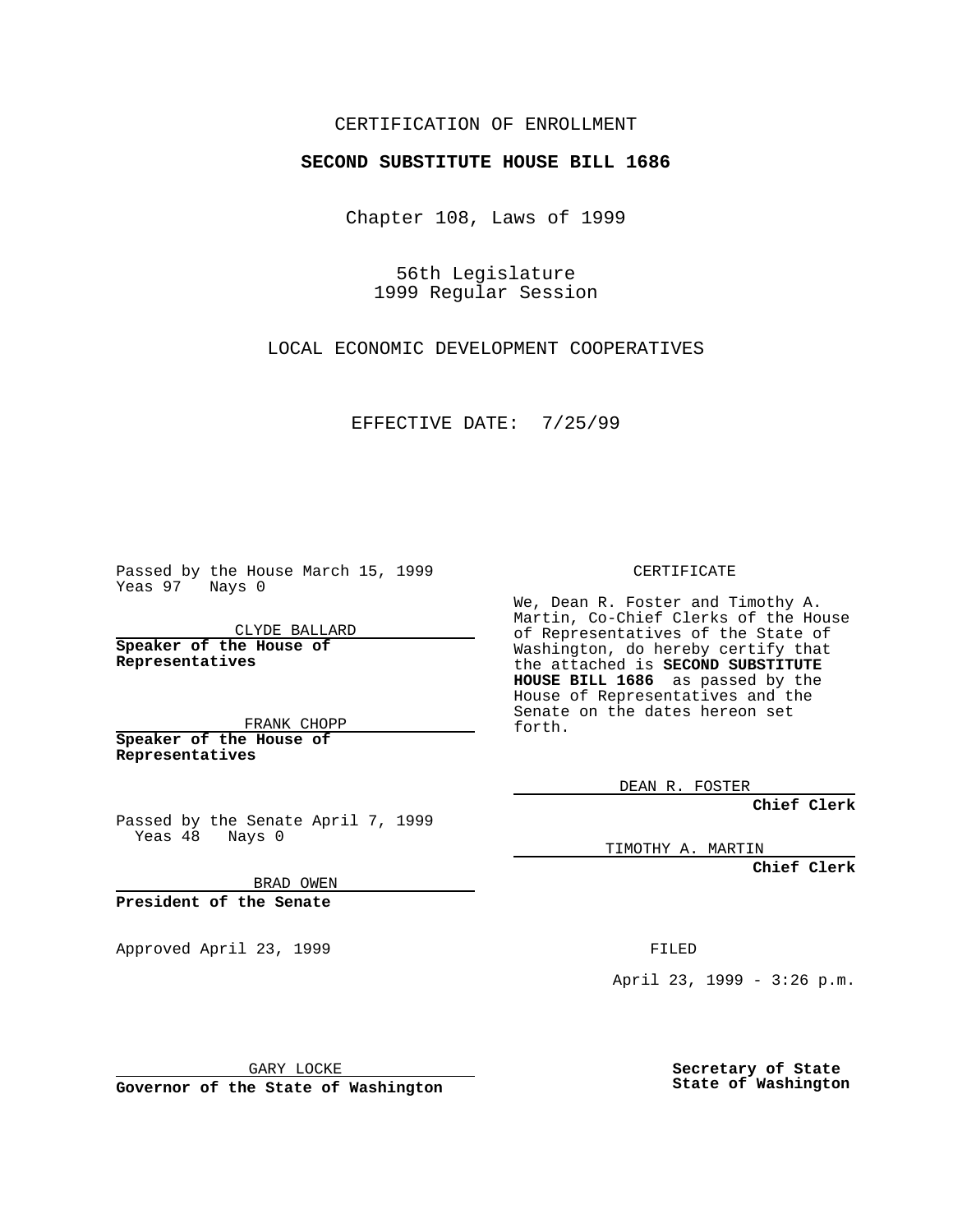$H-2321.1$ 

## **SECOND SUBSTITUTE HOUSE BILL 1686** \_\_\_\_\_\_\_\_\_\_\_\_\_\_\_\_\_\_\_\_\_\_\_\_\_\_\_\_\_\_\_\_\_\_\_\_\_\_\_\_\_\_\_\_\_\_\_

Passed Legislature - 1999 Regular Session

## **State of Washington 56th Legislature 1999 Regular Session**

**By** House Committee on Appropriations (originally sponsored by Representatives Kessler, DeBolt, Alexander, Mulliken, Morris, Linville, G. Chandler, Pennington, Wolfe, Hatfield, McMorris, Delvin, Romero, Sump, Clements, Ericksen, Schoesler, Campbell, D. Schmidt, Fortunato, Mielke, Radcliff, Cox, Mastin, Murray, Cooper, Lisk, Crouse, Hankins, Skinner, Thomas, B. Chandler, Koster, Parlette and Ruderman)

Read first time 03/08/1999.

1 AN ACT Relating to local economic development cooperatives; 2 amending RCW 43.63A.075; and adding a new section to chapter 43.330 3 RCW.

4 BE IT ENACTED BY THE LEGISLATURE OF THE STATE OF WASHINGTON:

5 **Sec. 1.** RCW 43.63A.075 and 1993 c 280 s 59 are each amended to 6 read as follows:

 The department shall establish a community development finance program. Pursuant to this program, the department shall, in cooperation with the local economic development council: (1) Develop expertise in federal, state, and local community and economic development programs; and (2) assist communities and businesses to secure available financing. To the extent permitted by federal law, the department is encouraged to use federal community block grant funds to make urban development action grants to communities which have not been eligible to receive such grants prior to June 30, 1984.

16 NEW SECTION. **Sec. 2.** A new section is added to chapter 43.330 RCW 17 to read as follows: